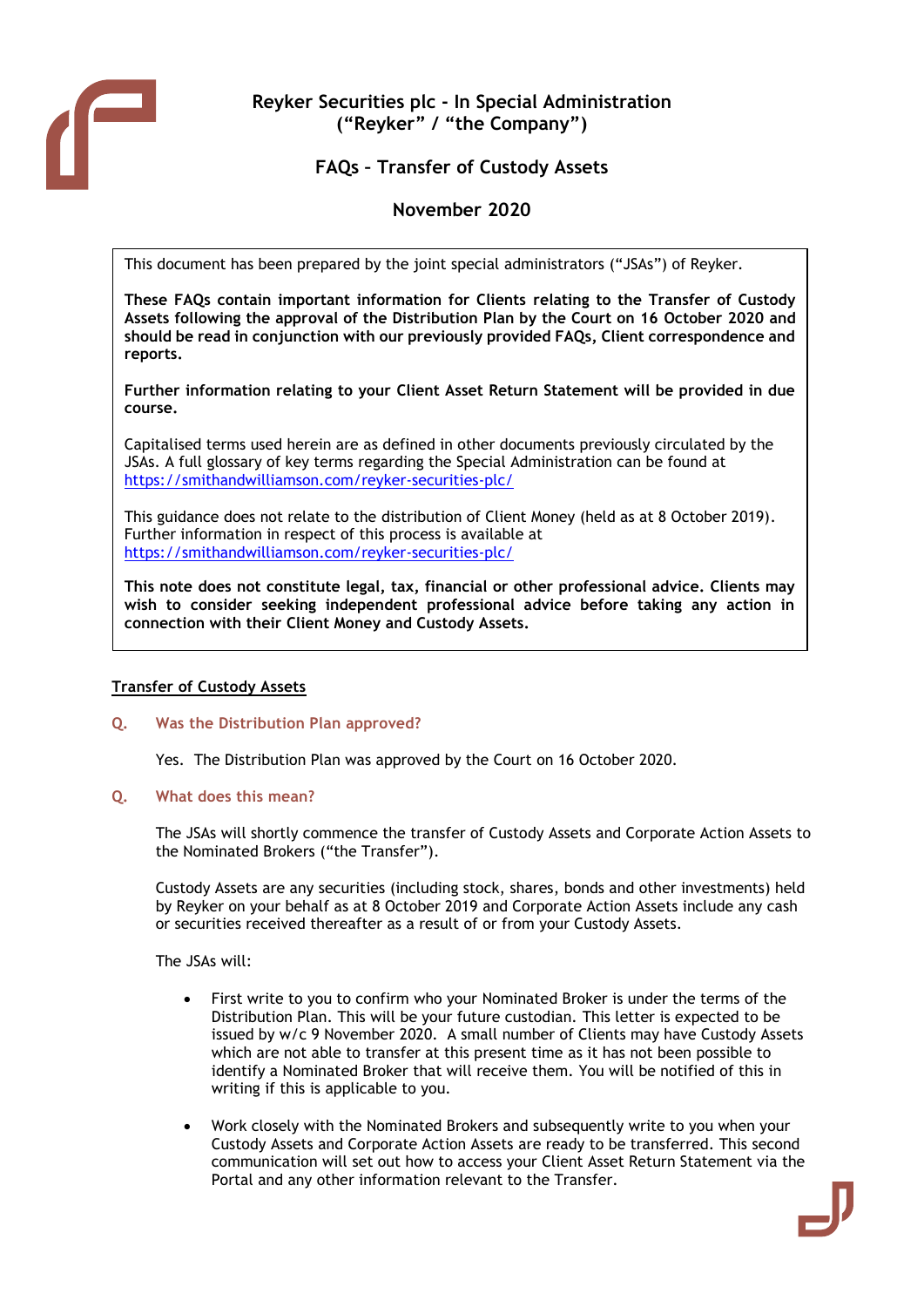

A small number of Clients may have Custody Assets transferring to more than one Nominated Broker. In this instance, Clients may receive more than one letter from the JSAs regarding next steps and, subsequently, more than one Client Asset Return Statement.

**Please note, due to the number of Nominated Brokers, asset classes and stock lines, ranging across electronic and paper-based Custody Assets, the transfer of Custody Assets will be staggered over time as the JSAs, Client Services and Safe Custody teams work through this complex process with each of the Nominated Brokers.**

For more information on the Client Asset Return Statement, see "*When will I receive my Client Asset Return Statement?*" and "*What will the Client Asset Return Statement include*?" below.

# **Q. Who are the Nominated Brokers?**

The Nominated Brokers are as follows:

- James Brearley & Sons Limited ("James Brearley")
- Logic Investments Limited ("Logic")
- Pershing Securities Limited ("Pershing")
- Kin Capital Partners LLP ("Kin Capital")
- Thompson Taraz Depository Limited ("Thompson Taraz")

Confirmation as to which of the above Nominated Broker(s) your Custody Assets and Corporate Action Assets will transfer to will be provided to you in in writing by the JSAs and will also appear on your Client Asset Return Statement(s) when available on the Portal.

## **Q. What action do I need to take?**

If you have not already done so, you should log onto the Portal and submit your claim to your Client Assets. Access to the Portal can be found at [www.reykerportal.com.](http://www.reykerportal.com/) In order to do this, you will need your unique Client ID and password provided in the JSAs' letter dated 6 March 2020. Further guidance on how to submit a claim is also provided at www.smithandwilliamson.com/reyker-securities-plc/. If you need this information provided again then please contact Client Services on 0800 048 9512 or clientservices@reyker.com.

You are encouraged to read the Explanatory Statement and Flowchart (prepared specifically for Clients and published on [https://smithandwilliamson.com/reyker-securities-plc/\)](https://smithandwilliamson.com/reyker-securities-plc/) to assist your understanding of the transfer process in addition to these FAQs.

Once you have received written confirmation from the JSAs that your Client Asset Return Statement is available on the Portal, you should log on and review your Client Asset Return Statement(s) which will confirm which Custody Assets are being transferred and to which Nominated Broker. **For the majority of Clients, if you are satisfied with the proposed Transfer no further action is required and your Custody Assets (including Corporate Actions Assets) will automatically transfer under the terms of the Distribution Plan once the respective Nominated Broker is ready to receive them.**

A small number of Clients will need to take further action in advance of the Transfer if:

- they owe the Company any pre-administration liabilities or are required to pay for their share of the costs of returning Custody Assets because they are not eligible for FSCS compensation; and / or
- they wish to opt out of the Transfer and wish to nominate their own choice of broker to which their Custody Assets should be distributed.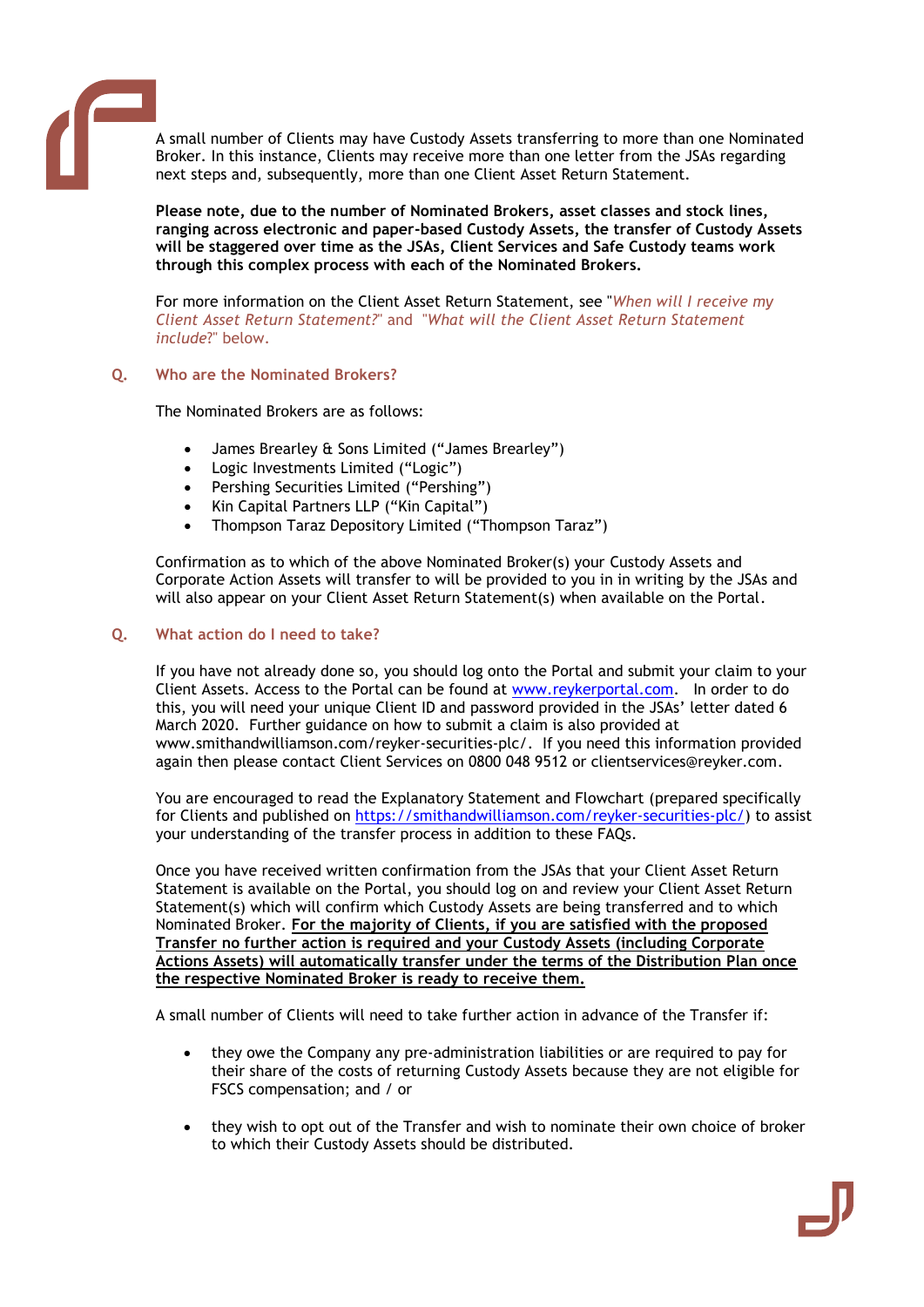The small number of Clients who are required to provide instructions and pay for specified costs or liabilities in advance of the Transfer will be notified by the JSAs and provided with a Payment Options Form and further instructions.

Clients who wish to opt out of the Transfer will be able to do so via the Portal once the relevant Client Asset Return Statement has been uploaded. Clients must notify the JSAs at least 5 business days before the proposed date of transfer to a Nominated Broker in order for their opt out to be effective.

**Clients that request to opt-out of a Transfer, will be dealt with after the five bulk transfers to the Nominated Brokers have been materially progressed as the JSAs are focussing on helping as many Clients as possible as early as possible through the successful completion of the Transfers. Clients who opt-out will therefore experience a delay in the return of their Custody Assets.** 

## **Q. When will I receive my Client Asset Return Statement?**

You will receive a letter from the JSAs once your Nominated Broker is ready to accept a transfer of your Custody Assets and / or Corporate Action Assets and your Client Asset Return Statement will then be available on the Portal.

Although Custody Assets will be transferred to the Nominated Brokers at different times, all Clients transferring to one of the five Nominated Brokers should receive their letter from the JSAs before the end of 2020.

Following receipt of the JSAs' letter, should you not have access to the internet or experience difficulties accessing the Portal, a paper version of the Client Asset Return Statement will be provided on request (by contacting Client Services on the details provided below).

## **Q. What will the Client Asset Return Statement include?**

The Portal and / or the Client Asset Return Statement will include (but not limited to) the following information:

- The identity of the Nominated Broker(s) to whom your Custody Assets and / or Corporate Action Assets will transfer;
- A list of your Custody Assets and / or Corporate Action Assets subject to the transfer;
- A list of any Corporate Actions income (including, for example, dividends received on shares) received to your account(s) following 8 October 2019 and subject to the transfer;
- Your Claimant's Share of Costs up to a maximum of £2,500, calculated in accordance with the Distribution Plan;
- Confirmation of the classification of your FSCS eligibility for compensation status. Ineligible Clients, or those that still have compensation claims pending, must pay their Share of the Costs before Custody Assets will be transferred or must wait for the FSCS to confirm their eligibility to compensation.

If you held Client Money as at 8 October 2019 and elected on the Client Money Instruction Form for the funds to be held until the approval of the Distribution Plan, you will also have the option to instruct the JSAs to distribute your Client Money to the Nominated Broker(s) identified on the Client Asset Return Statement. This is a necessary step following the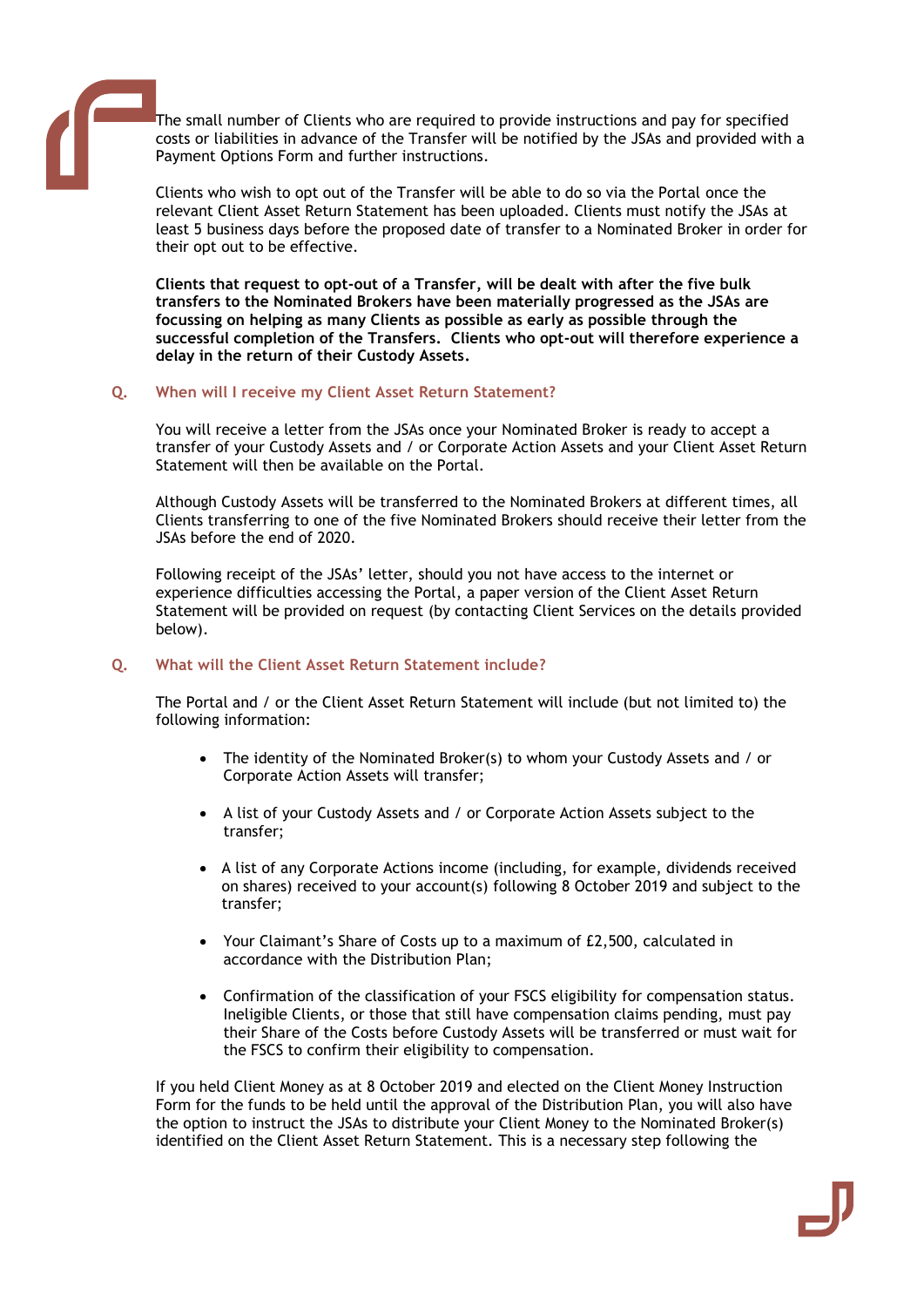identification of your Nominated Broker and monies will not be paid without this instruction being given.

If you are required to settle you Share of Costs (where not eligible for FSCS compensation) or other amount owing to Reyker for services provided before the special administration (known as a Pre-Administration Outstanding Amount) prior to the Transfer, a Payment Options Form will also be made available via the Portal or, on request, in writing. This will only be made available to a very small number of Clients where these issues arise.

## **Q. When will my Custody Assets be transferred?**

The JSAs must provide at least 15 business days' notice prior to the proposed Transfer of Custody Assets and Corporate Action Assets to any Nominated Broker. Such notice will include:

- a) A Client Asset Return Statement confirming:
	- the Custody Assets to be transferred
	- the identity of the relevant Nominated Broker(s)
	- that subject to satisfaction of the Transfer Conditions, such Transfer Custody Assets will form part of the proposed Transfer; and
	- the date the proposed Transfer is intended to take effect.
- b) Where applicable, a Payments Option Form:

Based on present information, the JSAs estimate:

- The transfer of electronically held Client Assets are expected to start in January 2021; and
- The transfer of physically held Client Assets, are expected to start in January 2021.

## **Q. When will I be able to access my assets following the Transfer to the Nominated Broker(s)?**

For Clients transferring to Kin Capital, Thompson Taraz and Pershing, accounts have been opened by your Investment Manager on your behalf, providing up to date information as necessary, and you should, in most cases, be able to access your assets as soon as they have successfully transferred, subject to all take-on procedures having been fully completed by the relevant Nominated Broker(s).

For Clients transferring to Logic, where you or your Investment Manager have opened new accounts, providing up to date information as necessary, you should be able to access your assets as soon as they have successfully transferred subject to all take-on procedures having been fully completed by the relevant Nominated Broker(s).

For most Clients transferring to James Brearley, accounts have been opened for you using the client information held by Reyker and you should be able to access your assets (transferring your portfolio to another broker) as soon as they have successfully transferred.

In a limited number of cases, James Brearley may require additional documentation from a Client before they are able to access their assets. The JSAs are working closely with James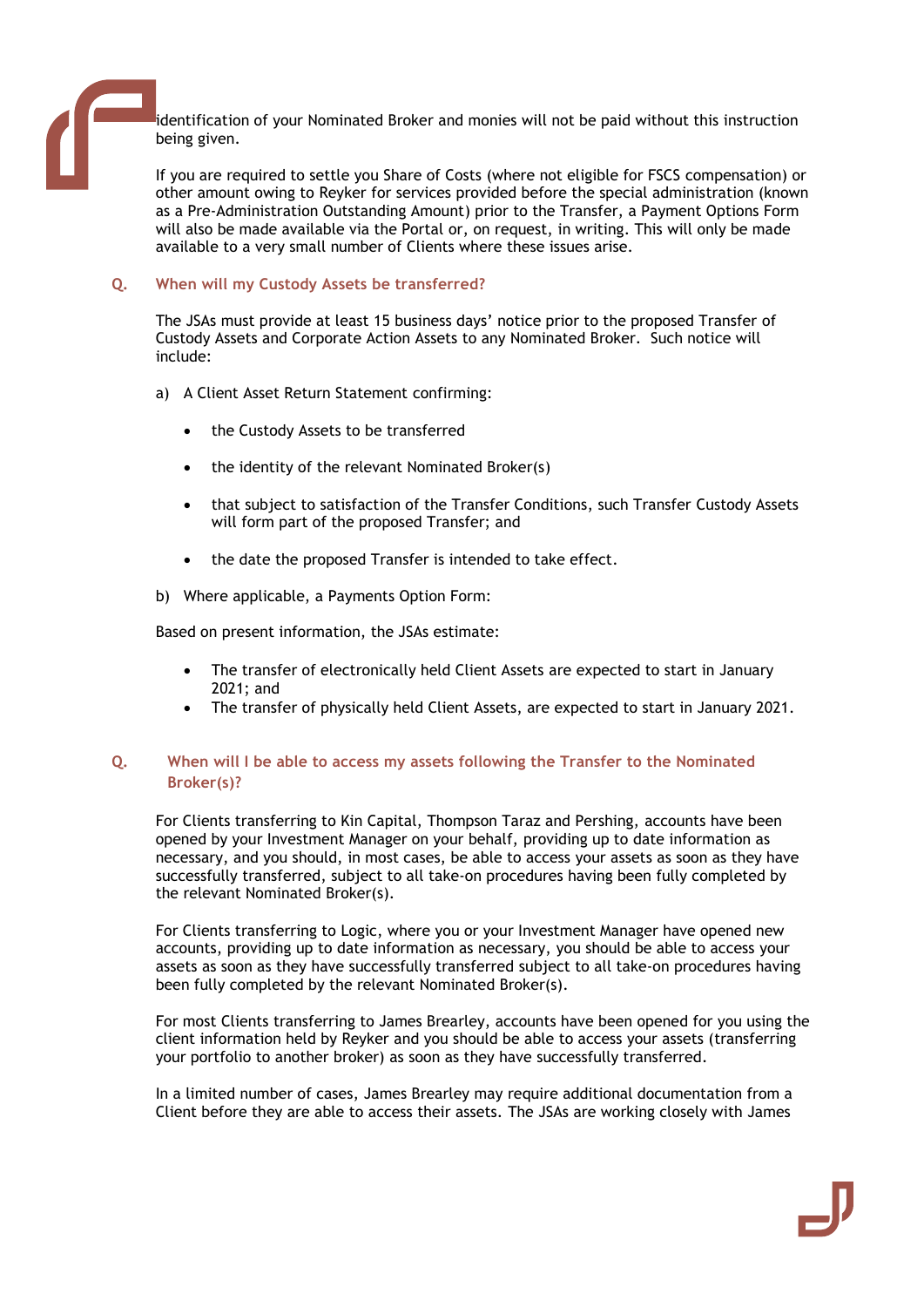Brearley to ensure all take-on and account opening procedures are completed in advance of the Transfers insofar as possible.

Clients transferring to James Brearley that want to start trading, apart from those being deemed to have been introduced by an Intermediary, will also have to complete an AML Due Diligence form and a FATCA declaration statement. These will be available to Clients, directly from James Brearley prior to the Transfer.

As stated above, the Transfers will take place as part of a phased approach and therefore your Custody Assets may transfer to one or more of the Nominated Brokers at different times but as close to the proposed transfer date (which will be stated on your Client Asset Return Statement) as practically possible. Please note, physically held Custody Assets will take more time to transfer than electronically held Custody Assets.

## **Q. What if I do not want my Custody Assets to transfer under the Distribution Plan?**

Clients may opt-out of the Transfer to the Nominated Broker(s) and instead direct the JSAs to distribute their Custody Assets and Corporate Action Assets to a different broker of their choosing.

Clients who wish to opt out of the Transfer will be able to do so via the Portal once the relevant Client Asset Return Statement has been uploaded. Clients must notify the JSAs at least 5 business days before the proposed date of transfer (as per the Client Asset Return Statement) to a Nominated Broker.

Please note, Clients who opt-out of the Transfer will experience a delay in the distribution of their Custody Assets as the JSAs are, for the reasons stated above, prioritising the bulk Transfers to each of the Nominated Brokers in the first instance.

The JSAs anticipate that being included in a Transfer will mean that the relevant Custody Assets are released at the earliest possible opportunity, and this may therefore be the fastest way for affected Clients to begin dealing with their Client Assets as each Nominated Broker will be under an obligation to ensure that a Client can exercise their rights in relation to their Client Assets as soon as reasonably practicable after the Custody Assets have been transferred.

Alternatively, if your Custody Assets are transferred to a Nominated Broker, you will be able to request, by contacting the Reyker Client Services team after the Transfer to the Nominated Broker, that your Custody Assets be transferred back to Reyker. The JSAs do not, however, expect any Clients will want to exercise this option (which is specifically preserved by the Regulations) as this would return your Custody Assets back into the special administration and create a further and significant delay in the return of your Custody Assets.

#### **Q. What if my Custody Assets are not eligible to transfer to one of the Nominated Brokers?**

Any Clients who hold Custody Assets that are not eligible to Transfer to one of the Nominated Brokers will be contacted with further information separately by the JSAs. This letter is expected to be issued by w/c 9 November 2020.

## **Tax**

#### **Q. What is my position re tax wrappers?**

The Company is an approved ISA manager and therefore the Distribution Plan was drafted to take account of tax wrappers, such as SIPPs and ISAs, and we do not anticipate that the tax status of such investments will be changed.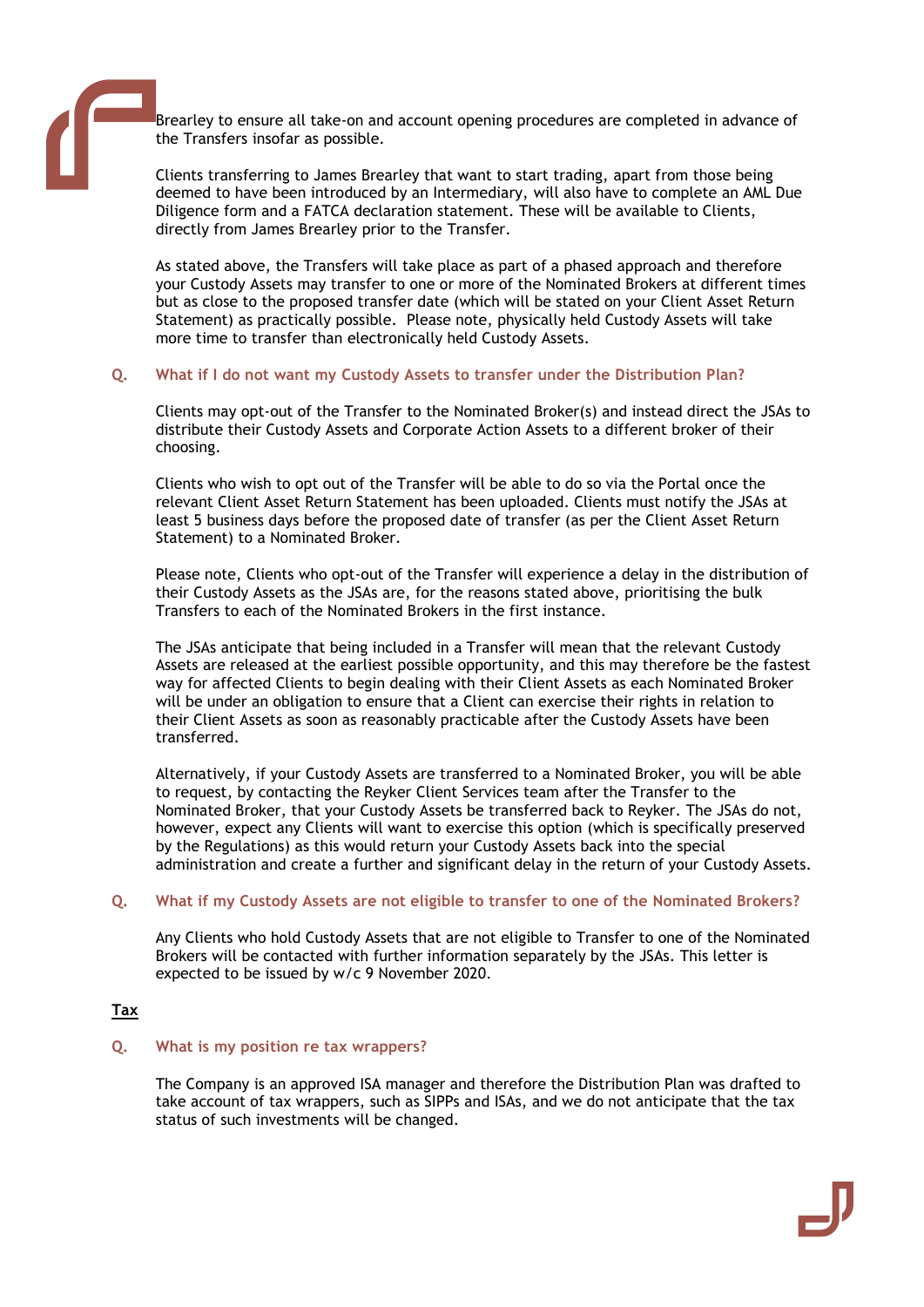If you hold an ISA then please refer to the *'Notice of intention to bulk transfer Individual Savings Accounts (ISAs)'* available on<https://smithandwilliamson.com/reyker-securities-plc/> which contains important regulatory information about the Transfers.

The Distribution Plan provides, in a very limited number of cases, for the JSAs to liquidate Custody Assets to either:

- Settle amounts owed to the Company prior to administration; or
- Settle a Client's Share of Costs.

In any circumstances where the JSAs liquidate Custody Assets, any Capital Gains Tax or Income Tax liabilities arising as a result of the liquidation of Custody Assets will be a liability of the Client and not the Company or the JSAs or their firm.

Clients who are uncertain about the impact on them and the best option available to them should seek advice from their own professional advisors in connection with the tax implications of the Distribution Plan before taking any action.

## **Q. What will happen to my tax statement before and after the transfer?**

The JSAs will issue tax statements for the periods 6 April 2019 to 5 April 2020 and from 6 April 2020 to the date your Custody Assets transfer. These will be provided after the Transfer and not before January 2021.

Following the Transfer, the relevant Nominated Broker will be responsible for the production of tax statements.

## **Client data**

## **Q. What happens to my data?**

In order to facilitate the return of your Custody Assets as required by the JSAs' statutory obligations, the JSAs have provided the Nominated Broker(s) with a limited dataset to enable them to set up an account for you in advance of the Transfer. The sharing of data was subject to and in accordance with applicable data protection laws, and if you opt out of the Transfer to the Nominated Broker(s), any data provided by the JSAs will be securely deleted.

## **Q. How have I been onboarded by the Nominated Broker(s)?**

Where possible, you have (or will soon be) on-boarded using the Client data held by Reyker which has been shared with the Nominated Broker(s) as described above. Clients transferring to Pershing, Kin Capital and Thompson Taraz will also have had limited information provided to the Nominated Broker by their Investment Manager in order to facilitate the on-boarding process supporting the statutory process for the return of Custody Assets through the Distribution Plan.

 Please note that in a small number of cases, the Nominated Broker(s) will be writing separately to some Clients requesting identification documents in advance of the Transfer so that you may have access to your Custody Assets as early as possible. For regulatory purposes they must complete regulatory Know Your Client or Anti-Money Laundering checks where Reyker's information was incomplete or out of date.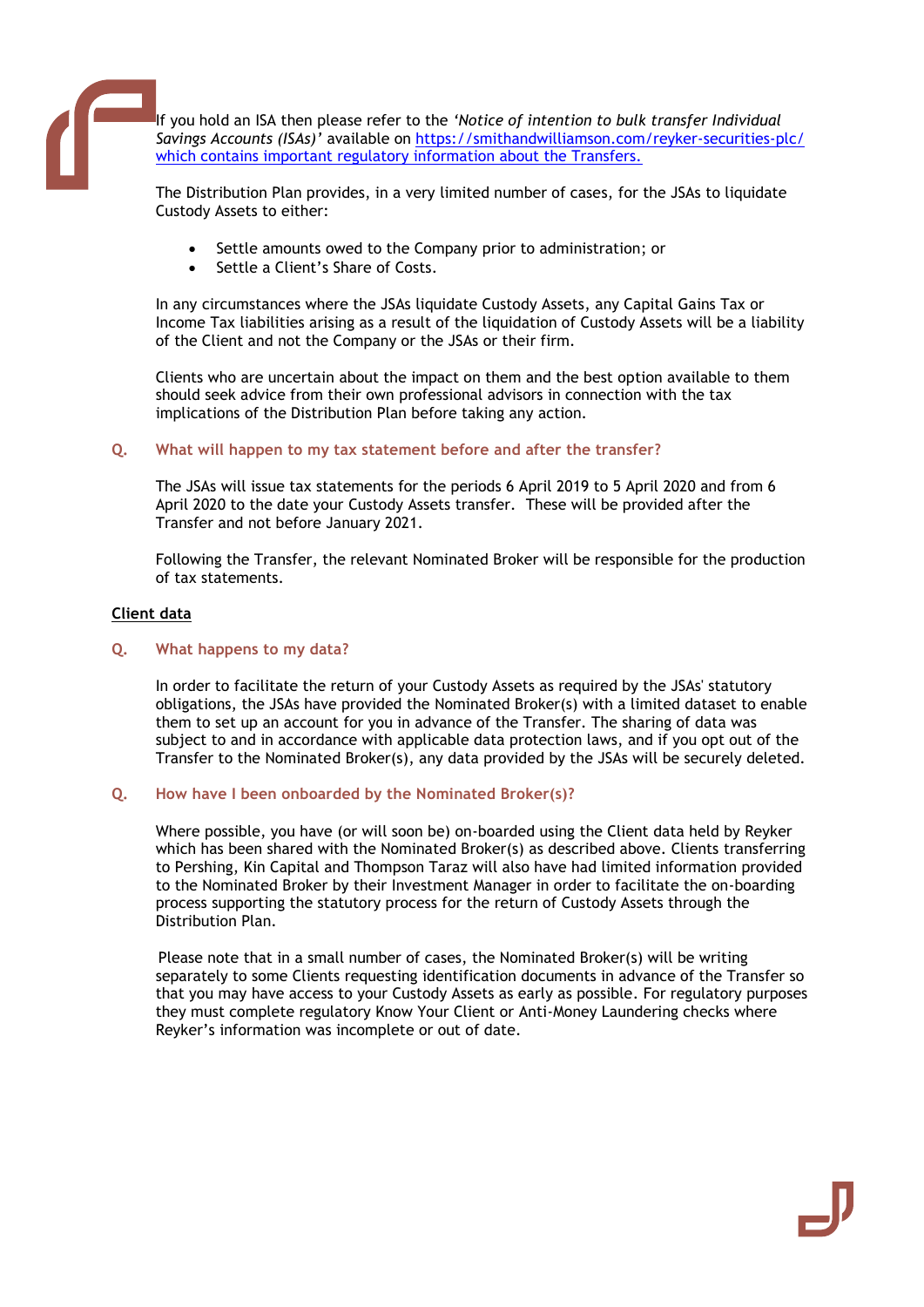

#### **Q. What are the rules for costs and costs allocation?**

Legislation governing the special administration regime provides that the costs of returning Custody Assets are to be paid out of Custody Assets, i.e. by Clients.

The amount of each Client's Share of the Costs will be set out on the Portal and / or the Client Asset Return Statement which will be made available by the JSAs once the respective Nominated Broker(s) is ready to receive the Client Assets.

#### **Q What are the Costs for transferring Custody Assets?**

The maximum amount of each Client's Share of Costs for the return of Custody Assets will be £2,500 (the costs for returning Client Money are calculated and recovered separately) and there are mechanisms in place to enable this maximum amount to be reduced if the actual costs are lower than the estimated costs. It cannot, however, increase above this amount.

If your Custody Assets were valued at less than your Share of Costs as at the date of the JSAs' appointment (being 8 October 2019), then your Share of Costs will be capped to the value of your Custody Assets as at that date.

For the vast majority of Clients, these costs will be settled by the FSCS and you will receive your Custody Assets whole, without the need for any deduction.

#### **Q. Am I eligible for FSCS compensation?**

It is anticipated that more than 98% of Reyker's Clients are eligible for FSCS compensation and that all individual retail Clients will receive 100% of their Custody Assets and Client Money in due course.

Clients with Client Assets (which includes both Custody Assets and Client Money) with a total value of less than £85,000 (as valued at 8 October 2019) are automatically treated by the FSCS as if they have submitted a claim for compensation to the FSCS on account of it exercising its power under COMP 3.2.1A of the FCA Handbook.

Clients with Client Assets with a total value of equal to or greater than £85,000 (as valued at 8 October 2019) will not be treated as having automatically claimed compensation from the FSCS. Such Clients are asked as part of the online claims process via the Portal to confirm whether they wish to submit a claim for FSCS compensation or not (if not already done so). If Clients in this category fail to elect to apply for FSCS compensation via the Portal they will be liable to pay for their Share of Costs before their Custody Assets could be included in a Transfer and before they can access their Client Assets.

The JSAs wrote to the Company's non-individual, corporate Clients who may not be eligible for FSCS compensation in March 2020 (and subsequently in September 2020) requesting that they complete and return an eligibility assessment form in order that the FSCS can make a final determination in this regard. Clients that have been asked to complete the form and wish to claim compensation and have not yet done so, should return it as a matter of urgency:

- o **By email:** [reyker.securities@smithandwilliamson.com;](mailto:reyker.securities@smithandwilliamson.com) or
- o **By post:** Reyker Securities plc (in special administration), c/o Smith & Williamson, 25 Moorgate, London, EC2R 6AY